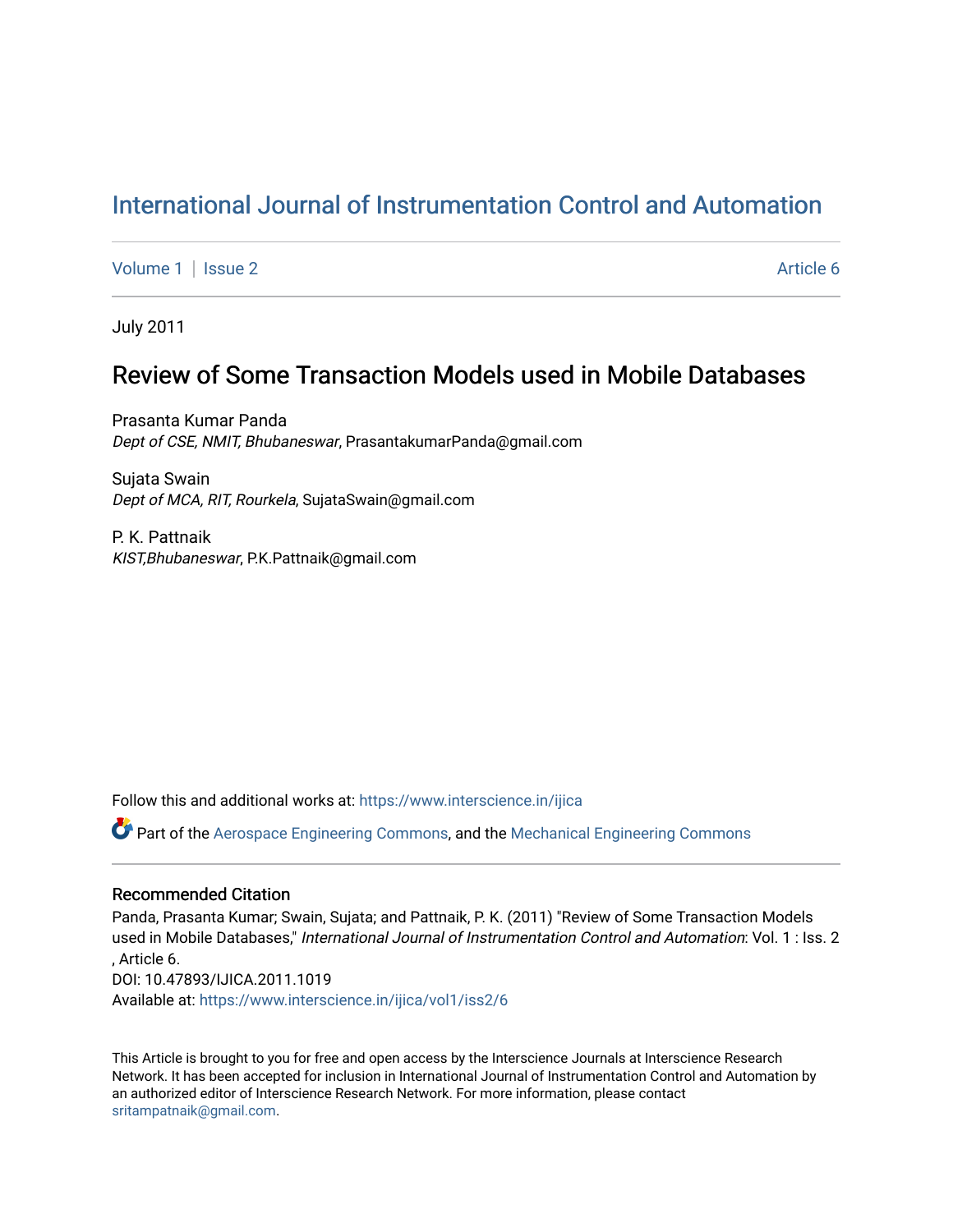# **Review of Some Transaction Models used in Mobile Databases**

*Lecturer Lecturer Professor Dept of CSE Dept of MCA Dept of CSE NMIT , Bhubaneswar RIT, Rourkela KIST,Bhubaneswar* 

**Prasanta Kumar Panda Sujata Swain P. K. Pattnaik** 

#### *Abstract:*

*Mobile computing is presently experiencing a period of unprecedented growth with the convergence of communication and computing capabilities of mobile phones and personal digital assistant. However, mobile computing presents many inherent problems that lead to poor network connectivity. To overcome poor connectivity and reduce cost, mobile clients are forced to operate in disconnected and partially connected modes. One of the main goals of mobile data access is to reach the ubiquity inherent to the mobile systems: to access information regardless of time and place. Due to mobile systems restrictions such as, for instance, limited memory and narrow bandwidth, it is only natural that researchers expend efforts to soothe such issues. This work approaches the issues regarding the cache management in mobile databases, with emphasis in techniques to reduce cache faults while the mobile device is either connected, or with a narrow bandwidth, or disconnected at all. Thus, it is expected improve data availability while a disconnection. Here in the paper, we try to describe various mobile transaction models, focusing on versatile data sharing mechanisms in volatile mobile environments.* 

*Key Words: Transaction, compensatable, Isolation* 

#### **I. Introduction**

The database which performs operation can be collected together to create a unit of carrying out instructions is called transaction. A transaction is nothing but a legitimate implementation of database operation [4]. A transaction transformed the database or related information from one coherent uniform state to another state. A transaction starts from creating a coherent state of database [2]. Then the database operation is started executing, after completion of operation a new logical state is connected. Each transaction is completed in

successful manner and saved in the database [8]. If any fault is found during successfully completion, then at the beginning state re-connection performed by terminating the previous connection. This operation doesn't affect other transaction state, it is concurrently executed. In transaction either read, write or both operation can be performed. A transaction must end with validness and check weather the successfully completed or not. In

mobile environment hosts are endlessly moved from one location to another location. So mobile transactions obtain or retrieve information from a storage device either in connected or disconnected mode [14]. As the location changes continuously by mobile host so bandwidth is not fixed in wireless network. If bandwidth is highly available then information can easily accessed which is called strong connection mode and if bandwidth is low then it is weak connection mode [21]. Depending upon the bandwidth mobile transaction can switches from strong to weak connection mode, so changing to lower state very common in wireless network.

 Here we review some existing selected transaction models that have the quality of being able to perform with an efficient manner to support mobile transaction management.

#### **A. Report and Co-transaction model**

This model is proposed by P.K.Chrysan this and grounded as a context of specific multi database system (MDBS).This model considered as a collection of sub transaction either nested or open nested transaction model [17]. Nested transaction is a parent transaction makes child transaction supports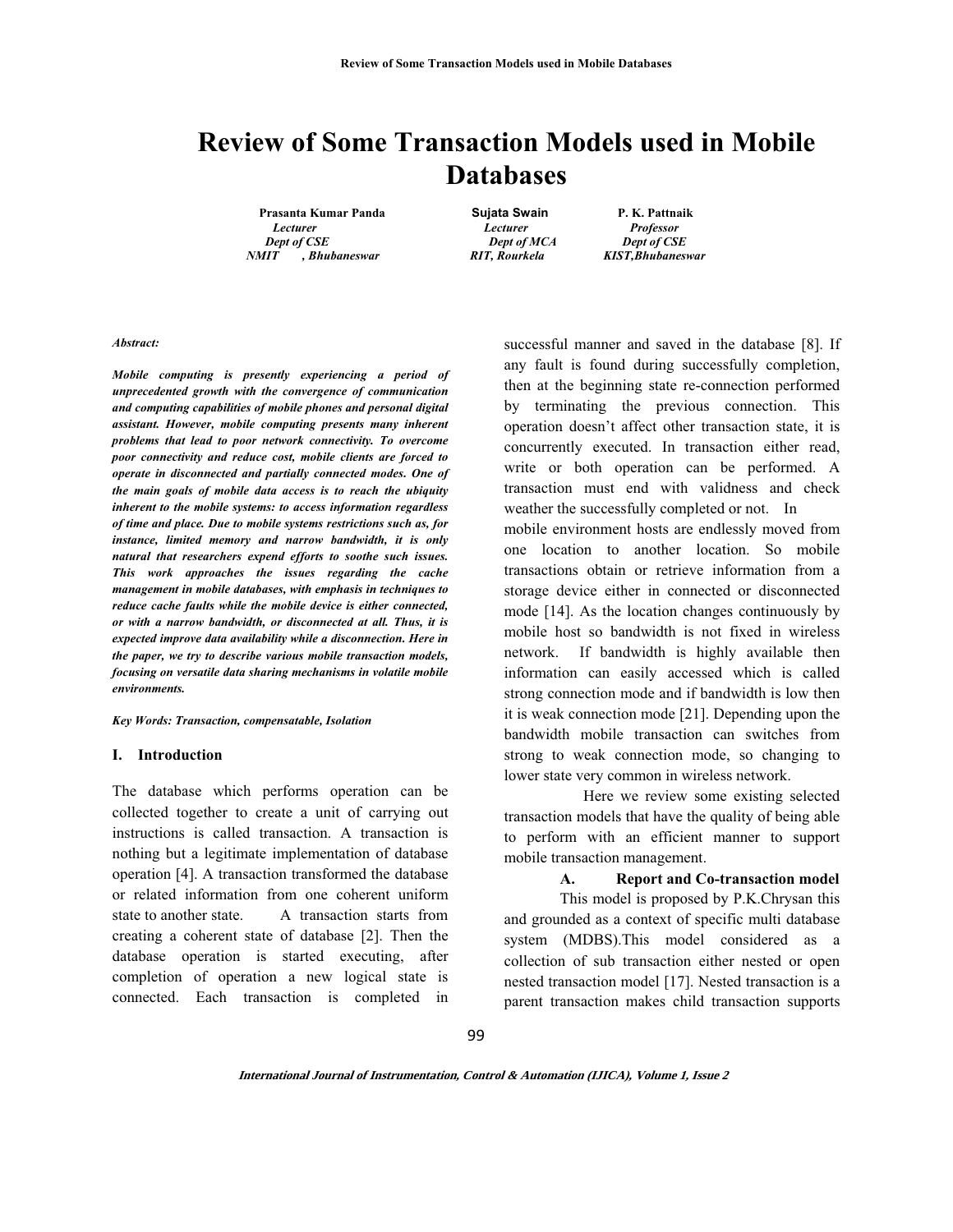more the quality of being adaptable than atomic transaction. It doesn't share the result between parent and child transaction while transactions are executed [21]. It allows hierarchy of transaction nesting levels and obeys the bottom-up approach by the root i.e. when a child transaction successfully executed, the object changed by it can be easily obtained to its parent transactions. The consequence of object made lasting in a database only when the parent transaction (root) successfully executed [10]. This model arranges the mobile transaction into following four types:

 $\triangleright$  Atomic transactions

 It is related with substantial events like Begin, Commit, and Abort having the normal aborts & commit properties.

 $\triangleright$  Non-compensatable transactions

 It is not linked with compensating transaction. It can execute at any time and the parents of these transactions have the responsibility to commit and abort [6].

 $\triangleright$  Reporting transactions A report can be regarded as a delegation of state between transactions. The reporting transaction not assigning all its results to its parent transactions [15]. It only has one receiver at any time during execution. The updating is completed permanently if receiving parent transaction is successfully executed but if receiver parent transactions unsuccessfully terminate then corresponding reporting transaction abort.

Co-transactions

 These transactions executed like coprocedures executed. When one transaction is executed then control passes from current transaction to another transaction during sharing the results. At a time either both transaction successfully executed or failed.

#### **B. Kangaroo transaction model**

 This model is proposed by Dunham and made to perform to represent the movement behaviour and data behaviour of transaction when a

mobile host changing the position from one mobile cell to another in static network. It is named so because in mobile environment hop transaction move one base station to another [19]. This transaction model develops and grows based on abstract idea of global and split transaction in multi database environment. In this model Data Access Agent (DAA) at each base station used for accessing local and global databases. DAA accepts transactions express to need from a mobile user, and forwards the request to the corresponding database servers [5]. These transactions will be committed on servers. DAA acts as a Mobile Transaction Manager and data access coordinator.

For each transaction request, DAA produce a Kangaroo transaction and make the first set of Local transaction and global transaction. This set of Local and global transaction is called a Joey transaction. The execution of a Kangaroo sub-<br>transaction in each mobile cell is supported by a transaction in each mobile cell is Joey transaction that control in the scope of the mobile support station[5]. The Joey transaction performs to require of a proxy transaction to approve of the execution of the sub transaction of the Kangaroo transaction in the mobile cell. To accomplishing a task of the Joey transaction is maintained by the Data Access Agents that perform the mobile transaction manager at the mobile support station.

 A Kangaroo transaction has a unique identification number composed of the base station number and unique sequence number within that base station [13]. When the mobile unit changes location from one to another, the control of the Kangaroo transaction changes to a new DAA at another base station. The DAA at the new base station produce a new Joey transaction [16].

### **a. Clustering model**

 This model is proposed by Pitoura and accepts a fully distributed system and considered as an open nested transaction model. This model is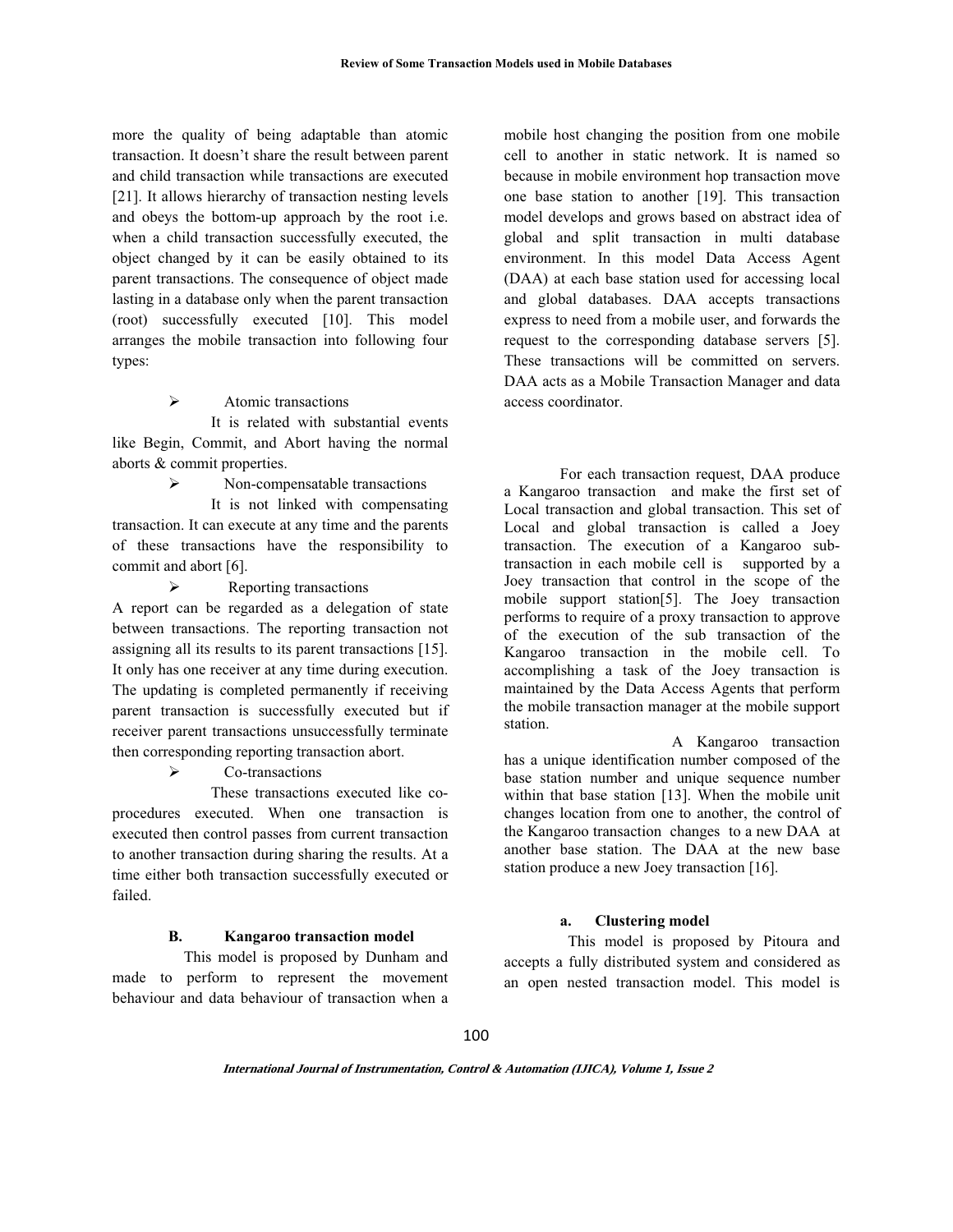grounded on collection of related to meaning or nearly placed data together to form a cluster.

Clusters can be characterized statically or dynamically [12]. Each cluster composed of reciprocally consistent data. The level of consistency may changes calculating on the accessibility of network bandwidth among clusters [11]. This will provide applications with the potentially changes to suit to the currently available bandwidth, allowing for the user with data of variable level of quality.

 Transaction from a mobile host composed of a set of weak and strict transactions grounded on the consistency requirement [18]. Weak transaction consists only weak read and weak write operations which can access only within the clusters. Strict transaction consists only strict read and strict write operation which can access all the clusters [19]. Weak transactions are committed in within clusters then committed among the clusters.

#### **b. Isolation –only model**

This model is proposed by Satyanarayan and used in Coda file system. Coda is a distributed file system by using file hoarding and concurrency control for mobile clients which provides disconnected operations [11]. Isolation only transaction covers read/write conflicts only within the service but it can only take value or importance in write/write conflicts. Here transactions are chronological succession of file accessing operations. Like Clustering, transactions are arranged in two categories:

i) First class which doesn't hold any separate section file accesses

ii) Second class which are carried out under disconnection.

First class transaction perform to act without delay after being executed, whereas Second class on one occasion goes to a pending state and waits for validation. When reconnection becomes possible second class transactions are made legally valid according to the wanted consistency criteria [14]. If validation is successful, results are integrated and

committed otherwise transactions entering the resolution state.

 A procurator asserts the log information throughout disconnection and informs the information on reconnection. The system hold highly assign to priority files in the cache using hoarding techniques. At a regular time interval procurator assures the priority of files and consistency with the server [11]. Altered files are again brought to the cache in order to check the consistency of transactions.

#### **C. Two-Tier transaction model**

This model is proposed by Gary and also called as Base Tentative model. This model is grounded on a data replication scheme. For each object, there is a master data copy and various replicated copy. Like Clustering and Isolation only transaction, transactions are arranged in two categories: Base and Tentative. Base transaction function on the master copy whereas Tentative transaction retrieves the replicated copy. When the mobile host is abrupt, Tentative transactions modify the replicated data copy [23]. When the mobile host reconnects, Tentative transactions are converted to Base transactions that are re-executed on the master copy. Tentative transactions topically commit on the replicated copies and the dedicated result is produced for visible to other Tentative transactions [20].

#### **D. Multi database transaction model**

 This model is grounded on a framework to adopt as a belief on transaction submission form mobile hosts in a multi database environment. Call for messages from a mobile host to its coordinating site is dealt asynchronously allowing for the mobile host to unplug it [15]. The coordinating node carry out the messages on behalf of the mobile unit and it is possible to query the position of the global transaction from mobile hosts. In the aimed Message and Queuing Facility (MQF), for each mobile work station there exists a message queue and a transaction queue [11]. Called for, reference and information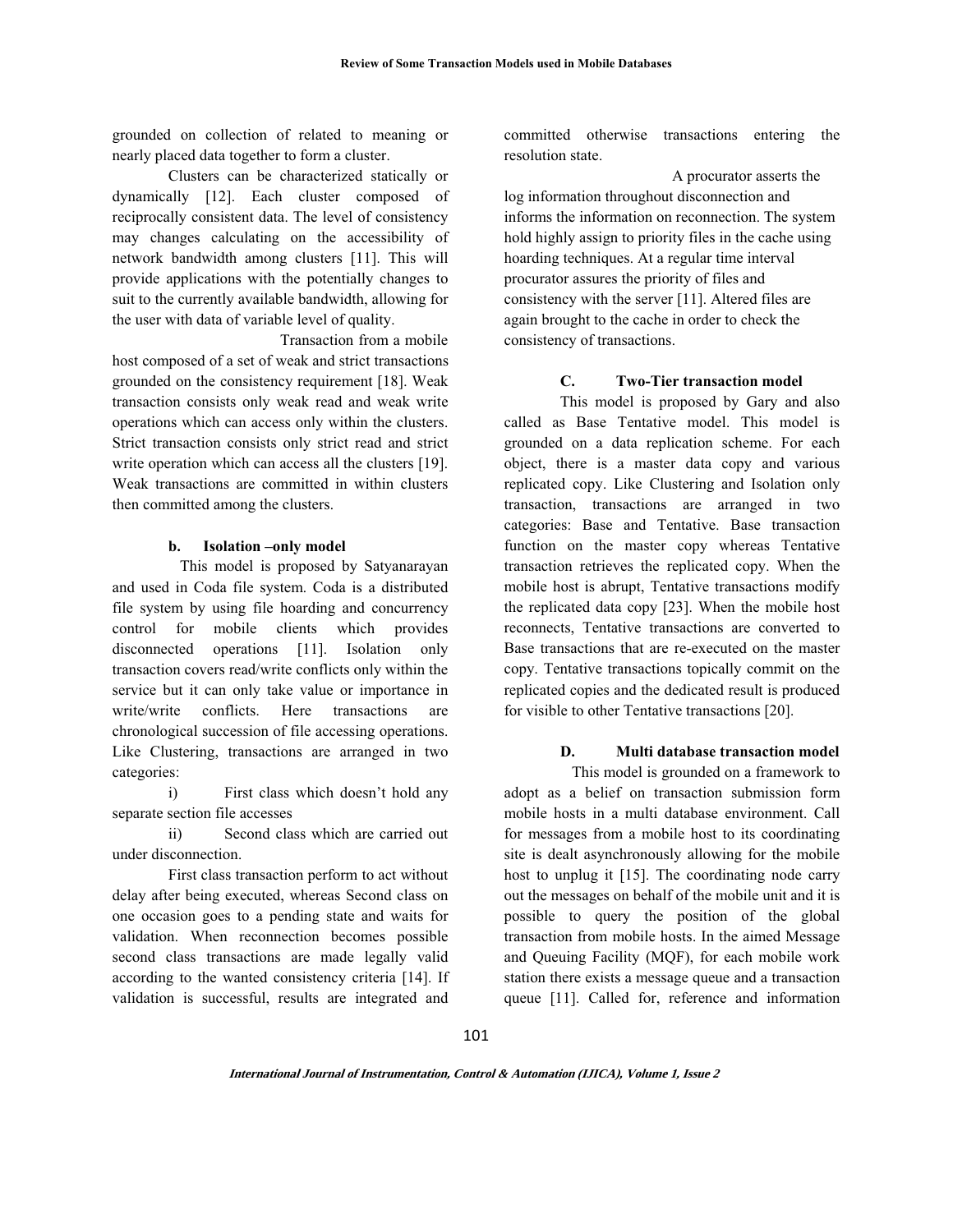type messages such as, called for connection/reconnection, reference for connection/reconnection mobile workstation, expect message queue position can be used. To deal the transactions presented, a simple global transaction queuing mechanism is suggested [17]. This comes near in time is grounded on the finite state machine concept. Set of possible state and transition can be distinctly determined between the beginning and ending state of the global transaction. For the execution of this mechanism five transaction subqueues are used. These are input queue, allocate queue, active queue, suspend queue, output queue [7]. These are used to manage global transactions/sub transactions presented to local site by the mobile workstations.

#### **E. Pro-motion transaction model**

This model is proposed by G.D.Walborn, P.K. Chrysanthis and grounded on nested transaction model [1]. The Pro-motion model specially emphasize on supporting disunited transaction processing grounded on the client-server architecture. Mobile transactions are conceived as long and nested transactions where top level transaction is executed at fixed hosts, and sub transactions are accomplished at mobile hosts[7]. The accomplished task of subtransactions at mobile host is confirmed by the concept of compact objects

| Meth                            |      | Type               |                         |  |  |
|---------------------------------|------|--------------------|-------------------------|--|--|
| ods<br>common<br>to all objects |      | specific<br>method |                         |  |  |
| Obligation                      | Data |                    | െ<br>nsistency<br>rules |  |  |
| Information                     |      |                    | State                   |  |  |

Compact as object

Compacts are brought in as the introductory unit caching and control. Object Semantics is applied in the structure of compacts to better liberty and to increase concurrency [3]. A compact collected together required information to deal it. Pro-motion conceive the total mobile system as one highly large long-lived transaction accomplished on the server. Resources required to make compacts are found by this transaction through usual database operations. Compact structure is the duty of the compact manager at the data base server. Compacts are handled by the compact agent which is like to cache management daemon in coda file system, covered disconnection and handled storage on a mobile host [4]. Marked by dissimilarity Coda daemon, the compact agent behave as a transaction manager for transactions carried out on the mobile host, which successively responsible from concurrency control, logging, recovery. This model affirms disconnected transaction processing thru the back of compact object. When the mobile host is disunited from the fixed database, the sub-transactions are burst and carried out at the mobile host.

Disconnected transaction processing is a dominant transaction processing in Pro-motion [12]. So Promotion model demands high content mobile resources at the mobile hosts.

#### **F. Toggle transaction model**

This model is proposed by Dirckze and Grunewald and alike multi database transaction model. In this model a Mobile Multi database system is determined as a assembling of set and mobile databases [16]. Mobile Multi database management system is the software which occupies on a determined network and operates several database systems. A global transaction is determined as comprising of a set of operations, each of which is a legal operation consented by some service interface. Any subset of operations of a global transaction that right to enter the same site may be executed and will figure logical unit called a site-transaction. Sitetransactions are executed below the assurance of the respective DBMS [10]. As mobile users change location to a new location of another Mobile Support Station (MSS), operations of a global transaction may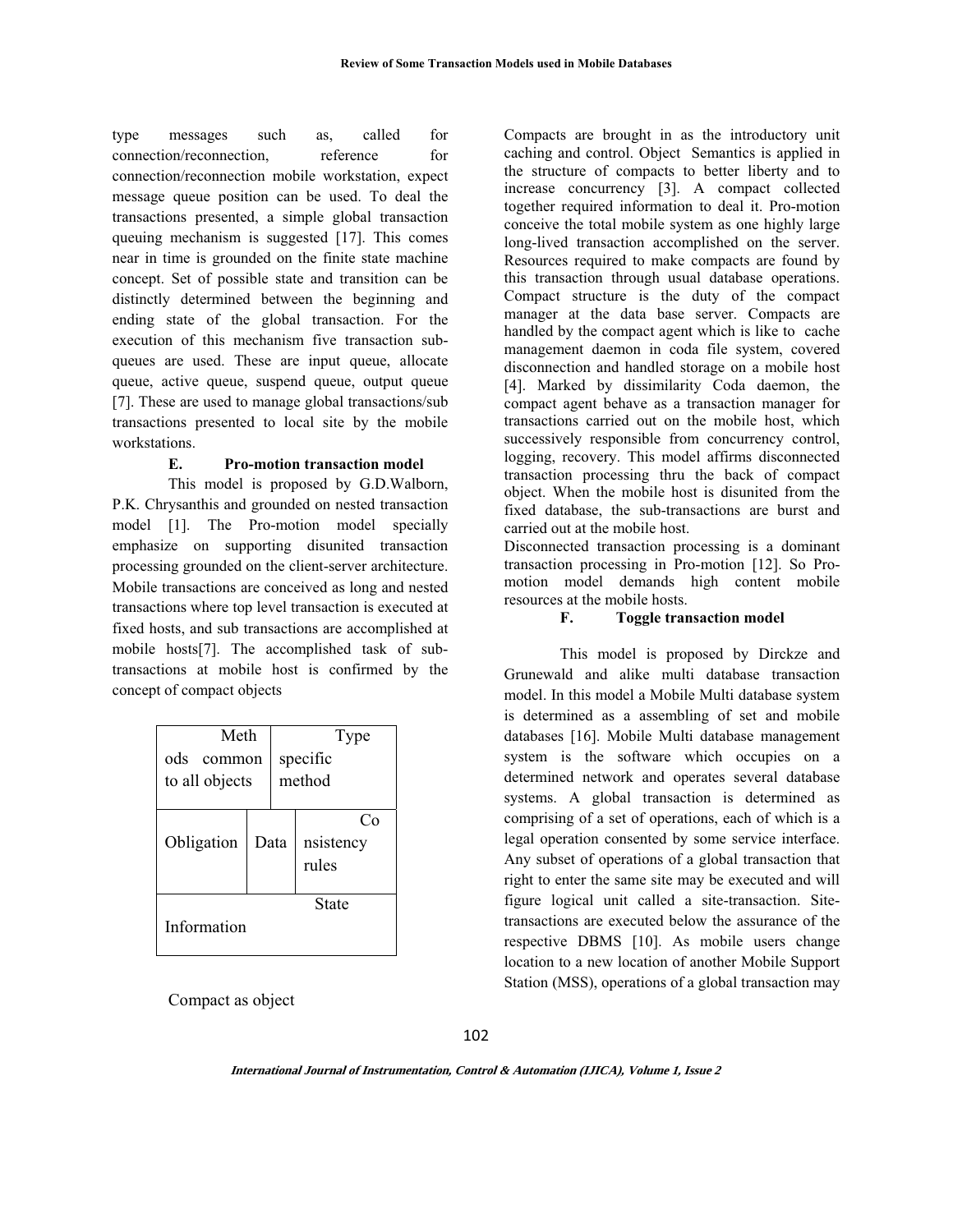be presented from different MSSs. Such transactions are referred to as migrating transactions.

In the model global transaction manager is planned to comprise of two layers: Global Coordinator layer and Site Manager layer. Global Coordinator layer comprise of Global Transaction Coordinators (GTCs) in each MSS and supervises including every performance and migration of global transactions [14]. The Site Manager layer comprise of Site Transaction Managers (STMs) in taking part database sites and handles the execution of vital or non-vital site-transactions. Each global transaction is determined to have a data structure that hold the current execution position of that transaction, and comply the user in migration from MSS to MSS. In this model, said that, concurrency is fixed as all sitetransactions that fulfill at each site are pulled to engagement with each other [18]. The artificial

engagement bring to existence by the algorithm will be terminate by working semantic information of site transactions. Each service interface will involve to furnish engagement information on all operations consented by that site [11]. This information will be applied to generate engagement between sitetransactions.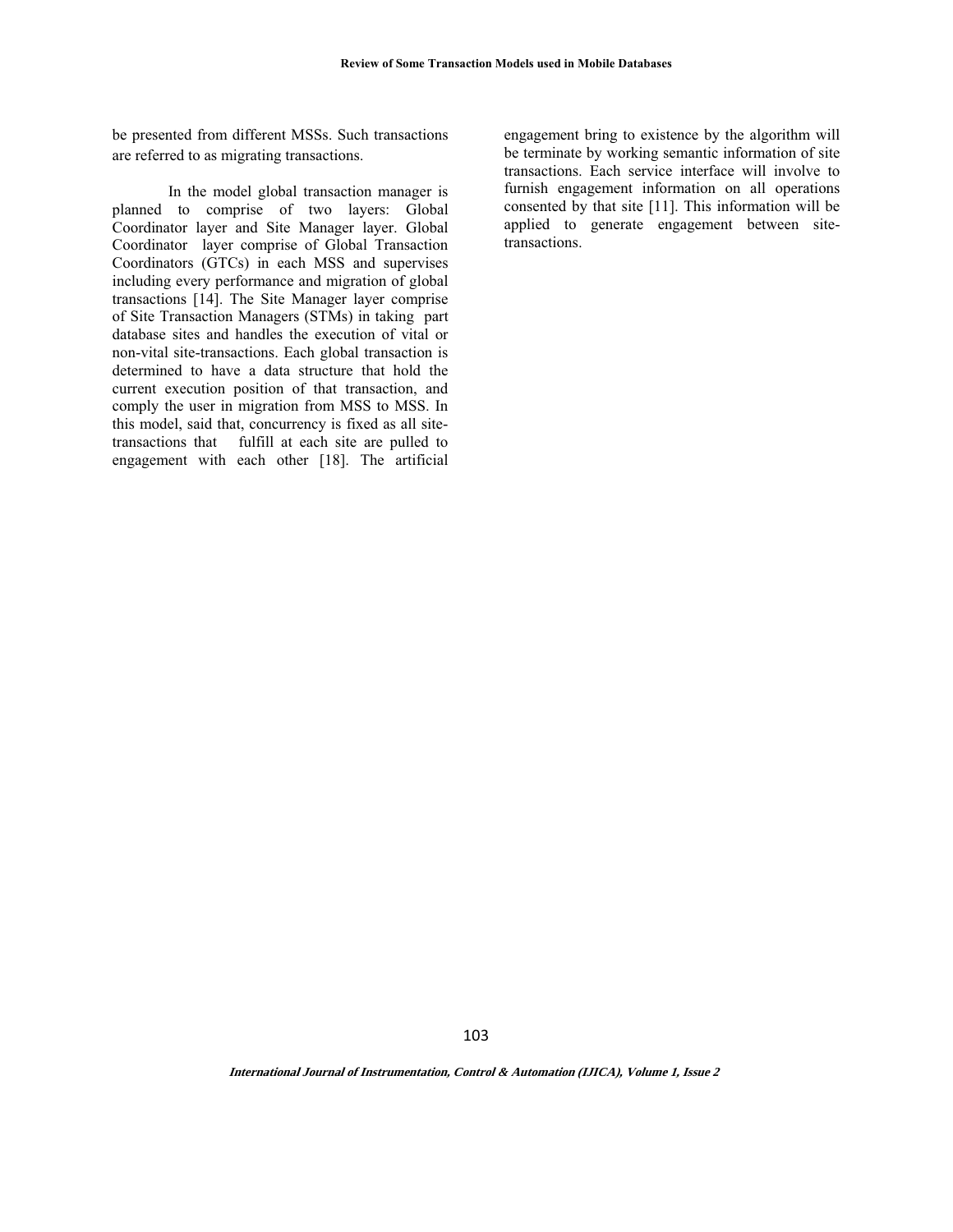## **a.Comparisons of transaction models**

| Model                                        | <b>Atomicity</b> | Consistency     | <b>Isolation</b> | <b>Durability</b> | <b>Execute</b> in                                | <b>Transaction type</b>                                                          | <b>Operation mode</b>                             |
|----------------------------------------------|------------------|-----------------|------------------|-------------------|--------------------------------------------------|----------------------------------------------------------------------------------|---------------------------------------------------|
| $\&$<br>$Co-$<br>Report<br>transaction model | Yes              | Yes             | Yes              | yes               | Mobile unit<br>fixed<br><sub>or</sub><br>network | Global transactions<br>and sub transactions                                      | Connected,                                        |
| Kangaroo<br>transaction model                | May be           | $\overline{NO}$ | $\overline{NO}$  | $\overline{NO}$   | fixed<br>network                                 | Coordination and<br>transaction execution                                        | Movement<br>in connected<br>mode                  |
| Clustering model                             | NO               | NO              | NO               | NO                | Mobile<br>unit<br>fixed<br><b>or</b><br>network  | Strict<br>$\&$<br>Weak<br>transaction                                            | Connected,<br>weak<br>connected,<br>disconnected  |
| Isolation<br>only<br>transaction model       | No               | No              | N <sub>0</sub>   | Yes               | Mobile unit<br>fixed<br><sub>or</sub><br>network | Validation<br>and<br>$\sigma$ f<br>resolution<br>second<br>class<br>transactions | Connected,<br>disconnected                        |
| Two-tier transaction<br>model                | N <sub>o</sub>   | N <sub>o</sub>  | N <sub>0</sub>   | N <sub>0</sub>    | Mobile unit<br>fixed<br><sub>or</sub><br>network | Base transaction                                                                 | Connected,<br>disconnected                        |
| Multi<br>database<br>transaction model       | No               | NO              | $\overline{NO}$  | $\overline{NO}$   | Mobile Unit<br>fixed<br><b>or</b><br>network     | Coordination<br>and<br>execution of multitrans-<br>actions                       | Movement in<br>connected,<br>disconnected<br>mode |
| Promotion model                              | Yes              | Yes             | Yes              | Yes               | Mobile<br>unit<br>fixed<br>or<br>network         | compact construction,<br>commit<br>of<br>locally<br>committed<br>transactions    | Connected,<br>disconnected                        |
| Toggle transaction<br>model                  | Yes              | Yes             | Yes              | Yes               | Mobile<br>unit<br>fixed<br>or<br>network         | site-transaction,<br>migrating transaction                                       | connected                                         |